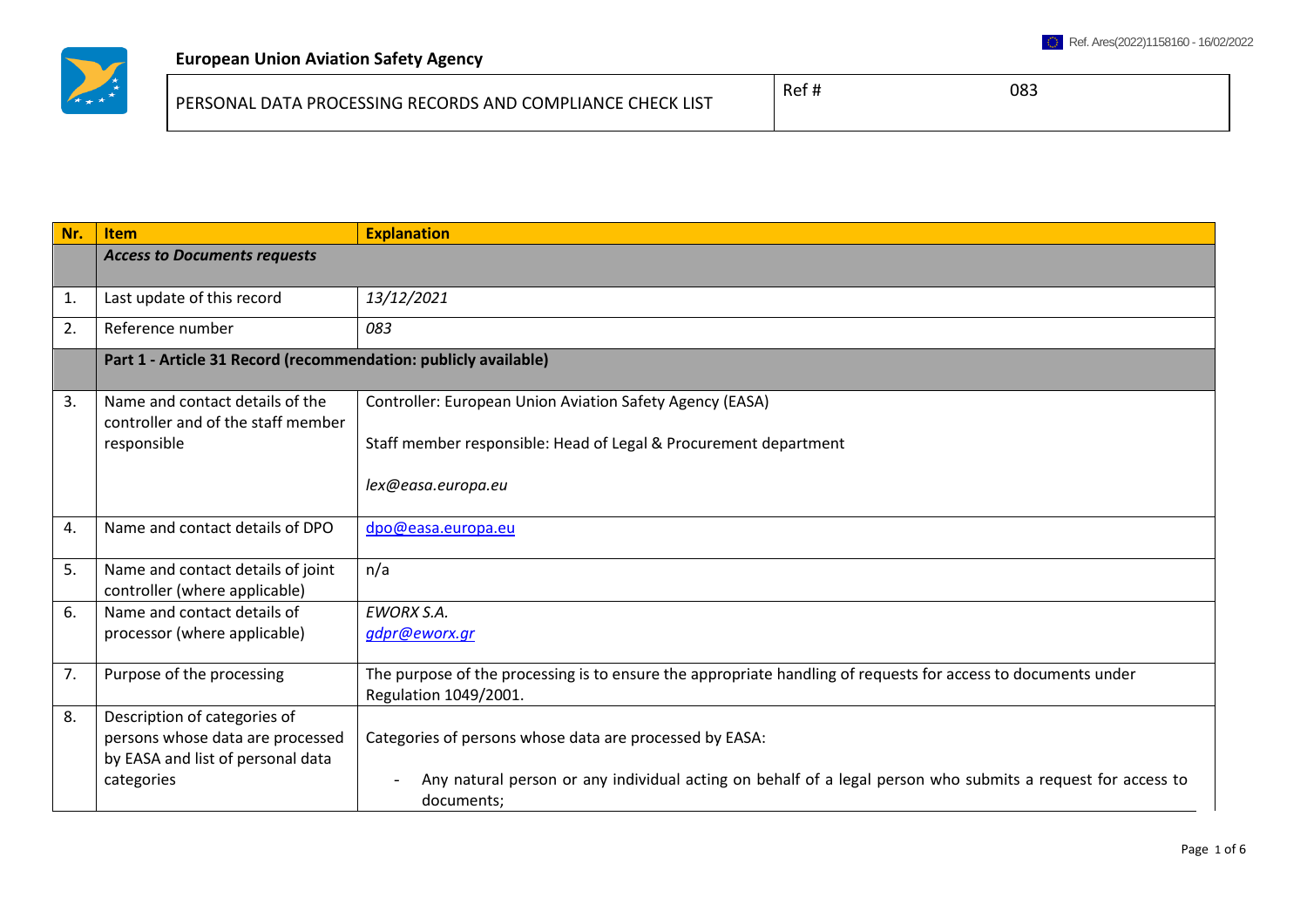

## PERSONAL DATA PROCESSING RECORDS AND COMPLIANCE CHECK LIST

| Nr. | <b>Item</b>                                                                                                                                             | <b>Explanation</b>                                                                                                                                                                                                                                                                                                                  |
|-----|---------------------------------------------------------------------------------------------------------------------------------------------------------|-------------------------------------------------------------------------------------------------------------------------------------------------------------------------------------------------------------------------------------------------------------------------------------------------------------------------------------|
|     |                                                                                                                                                         | Any natural person whose identity appears on the documents requested. This could include personal data about<br>EASA staff, staff of other EU institutions or personal data of other individuals.                                                                                                                                   |
|     |                                                                                                                                                         | Categories of personal data processed:                                                                                                                                                                                                                                                                                              |
|     |                                                                                                                                                         | Name and contact details of the person requesting the documents;<br>Any personal data contained in documents and files covered by the scope of the request;<br>Proof of eligibility to request access to documents in accordance with Article 2 of Regulation (EU) 2018/1725<br>(ex: ID card, permit of residence in the EU, etc.). |
| 9.  | Time limit for keeping the data                                                                                                                         | The file will be stored by EASA for a maximum of ten years after the closure of the case, or as long as or if EASA is<br>under a legal obligation to do so.<br>Personal data received to confirm eligibility to apply to access to documents will be immediately deleted after<br>confirmation.                                     |
| 10. | Recipients of the data                                                                                                                                  | Personal data submitted by the applicants are not disclosed outside EASA.<br>Personal data that appear on the requested document may be disclosed to the applicant following an assessment<br>under Article 9(1)(b) of the Regulation (EC) 1049/2001.                                                                               |
| 11. | Are there any transfers of personal<br>data to third countries or<br>international organisations? If so,<br>to which ones and with which<br>safeguards? | n/a                                                                                                                                                                                                                                                                                                                                 |
| 12. | General description of security<br>measures, where possible.                                                                                            | Limited number of staff are involved on a need-to-know basis when handling a request.<br>Access to documents requests is requested to be submitted through EASA platform.                                                                                                                                                           |
| 13. | For more information, including<br>how to exercise your rights to<br>access, rectification, object and                                                  | Privacy statement below                                                                                                                                                                                                                                                                                                             |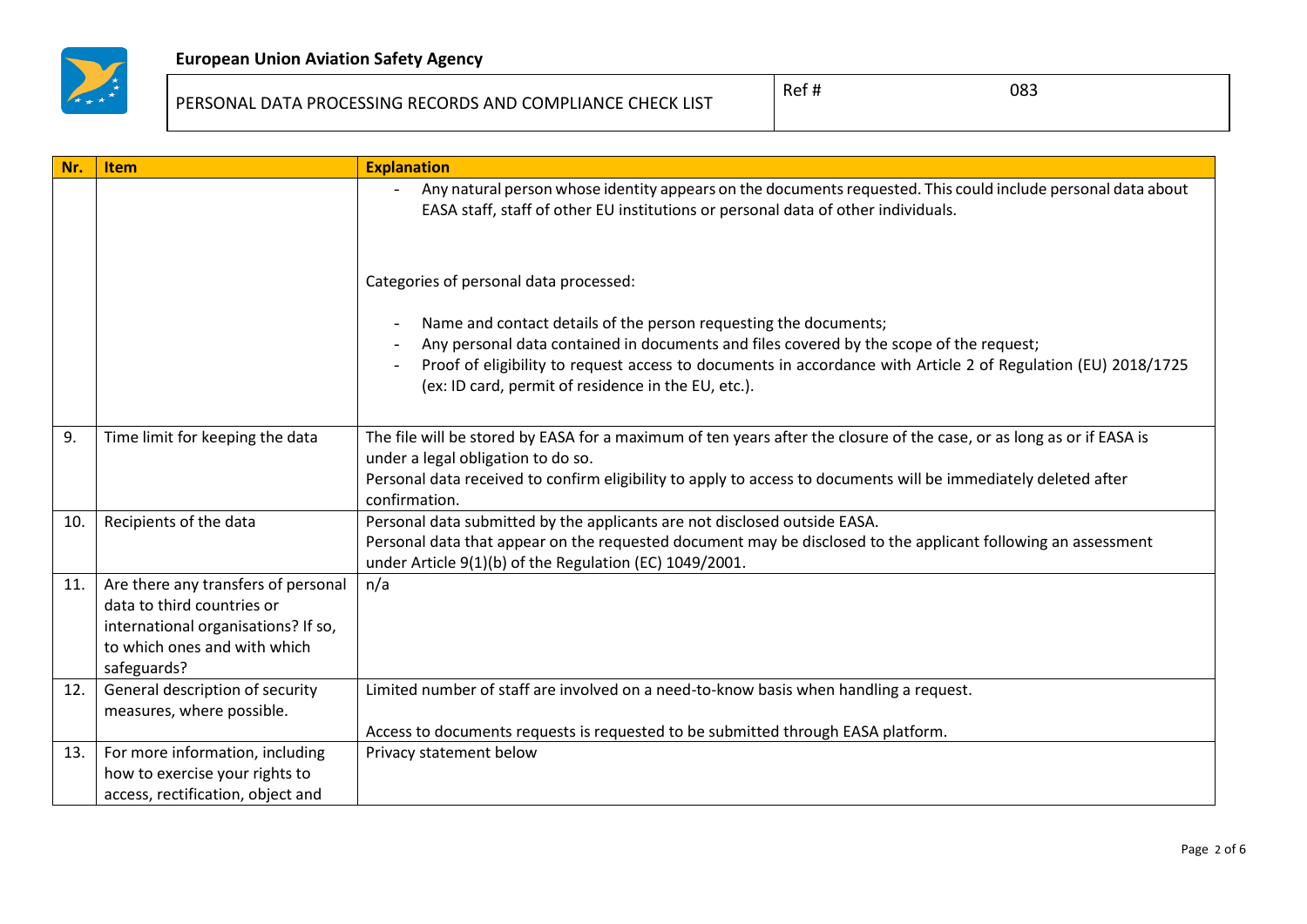

## **European Union Aviation Safety Agency**

| PERSONAL DATA PROCESSING RECORDS AND COMPLIANCE CHECK LIST | Ref | 083 |
|------------------------------------------------------------|-----|-----|
|                                                            |     |     |

| Nr. | <b>Item</b>                          | <b>Explanation</b> |
|-----|--------------------------------------|--------------------|
|     | data portability (where applicable), |                    |
|     | see the below privacy statement.     |                    |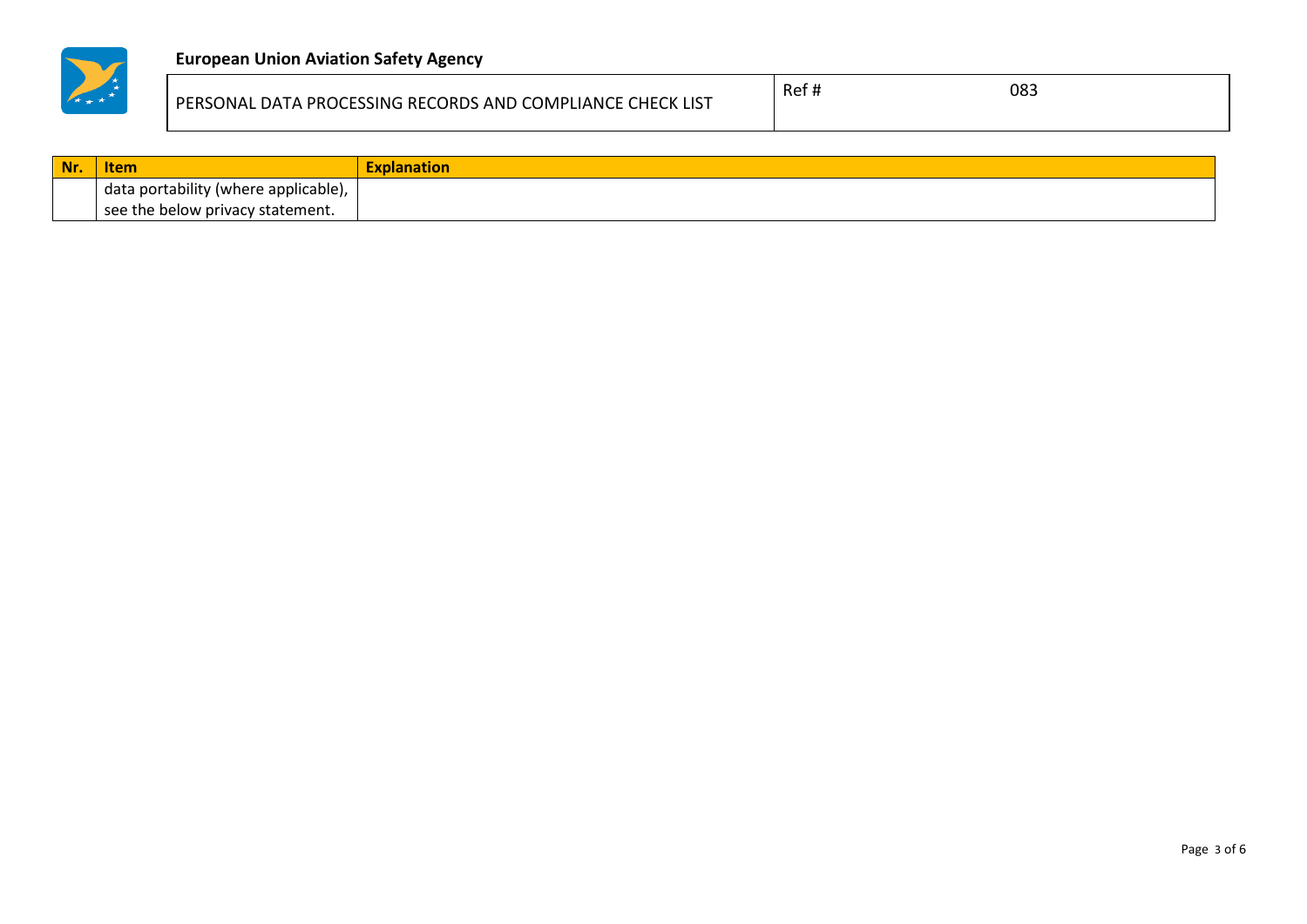

 $\overline{a}$ 

# **PRIVACY STATEMENT**

## **ACCESS TO DOCUMENTS [Ref # 083 ]**

### **1. What personal data do we collect?**

EASA processes the name and the contact details of the person requesting the documents and any other personal data submitted by the applicant in the request such as proof of eligibility to request documents in accordance with Article 2 of Regulation (EC) 1049/2001 (ex: ID, permit of residence in the EU, etc). In addition, EASA processes any personal data that may appear in the requested documents.

### **2. For what purpose do we collect personal data and on which legal basis?**

The purpose of the processing activity is to ensure the appropriate handling of requests for public access to documents under Regulation (EC) No 1049/2001<sup>1</sup>. Such requests may be lodged by any citizen of the European Union and any natural or legal person residing or having its registered office in a Member State. For the purposes of the Regulation 1049/2001, EASA will send acknowledgement of receipts, analyse requests, assess possible disclosure of documents originating from EASA or third parties, inform the applicants of the decision to disclose or to refuse the disclosure of documents or information and handle possible confirmatory applications.

In this regard, we process your personal data based on Article 5(1)(a) and (b) of Regulation (EU) 2018/1725 of the European Parliament and of the Council on the protection of natural persons with regard to the processing of personal data by the Union institutions, bodies, offices and agencies and on the free movement of such data, and repealing Regulation (EC) No 45/2001 and Decision No 1247/2002/EC (hereinafter "the Regulation") and in accordance with Regulation (EC) No 1049/2001.

<sup>&</sup>lt;sup>1</sup> Regulation (EC) No 1049/2001 of the European Parliament and of the Council of 30 May 2001 regarding public access to European Parliament, Council and Commission documents.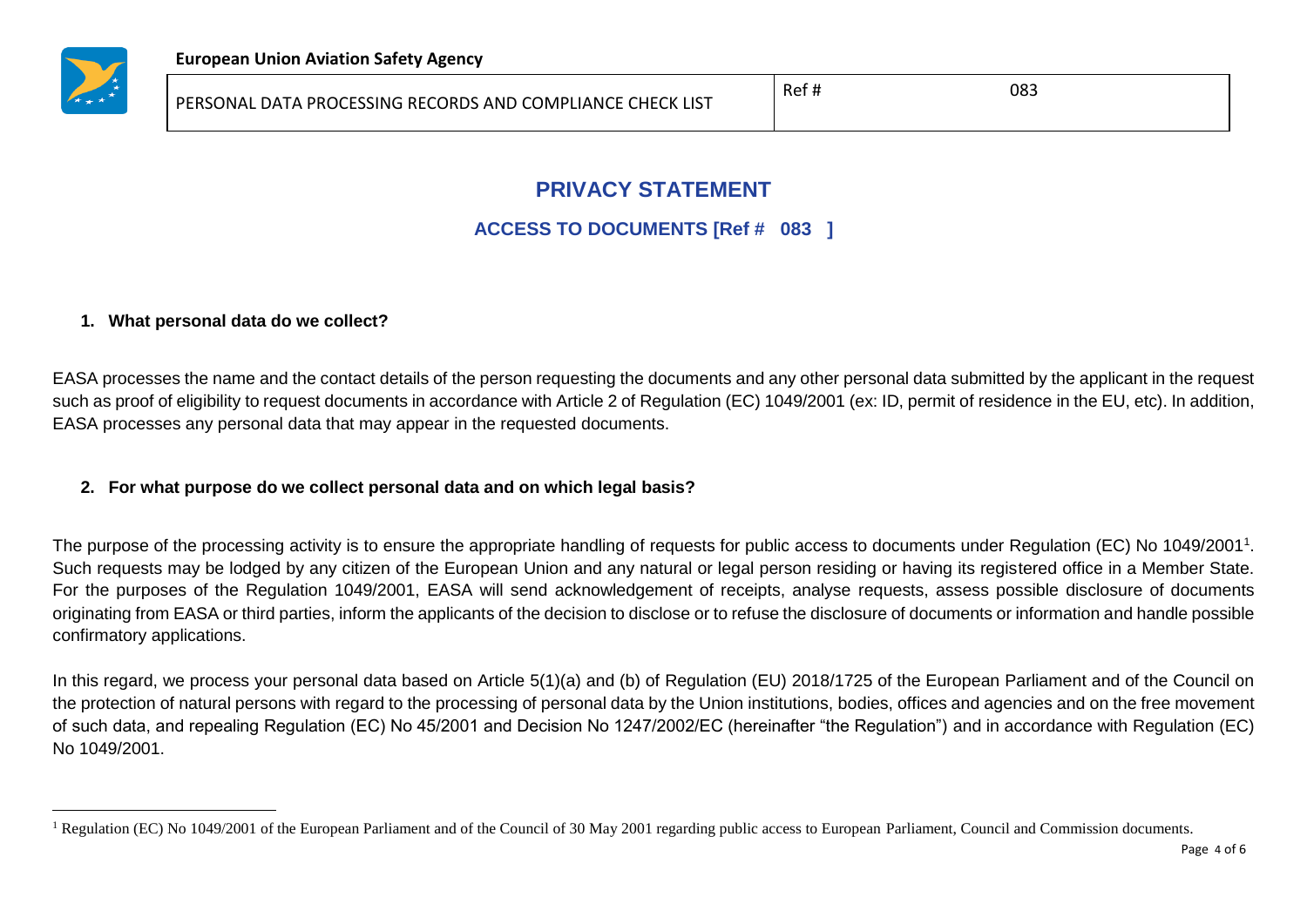

|  | PERSONAL DATA PROCESSING RECORDS AND COMPLIANCE CHECK LIST | -Re. | 083 |
|--|------------------------------------------------------------|------|-----|
|--|------------------------------------------------------------|------|-----|

#### **3. Who may receive your personal data?**

EASA staff members dealing with the request will have access to the case file containing your personal data on a need-to-know basis. Your personal data are not disclosed outside the EASA. Personal data that appear on the requested document may be disclosed to the applicant with an erga omnes effect following an assessment under Article 9(1)(b) of Regulation (EU) 2018/1725.

#### **4. How long are your personal data kept?**

EASA stores the case file including your personal data electronically for a maximum of ten years after the closure of the case, or as long as EASA is under a legal obligation to do so.

Personal data submitted as proof of eligibility are immediately deleted after the edibility is confirmed.

Your personal data may be further processed for archiving purposes in the public interest and subject to appropriate safeguards.

#### **5. What are your rights?**

You have the right to request from EASA access to and rectification or erasure of your personal data or restriction of processing. You also have the right to object to processing of your personal data.

EASA should provide information on action taken on a request within one month of receipt of the request. That period may be extended by two further months where necessary, taking into account the complexity and number of the requests.

A breach concerning your personal data should be communicated to you under certain circumstances. EASA should also ensure the confidentiality of electronic communications.